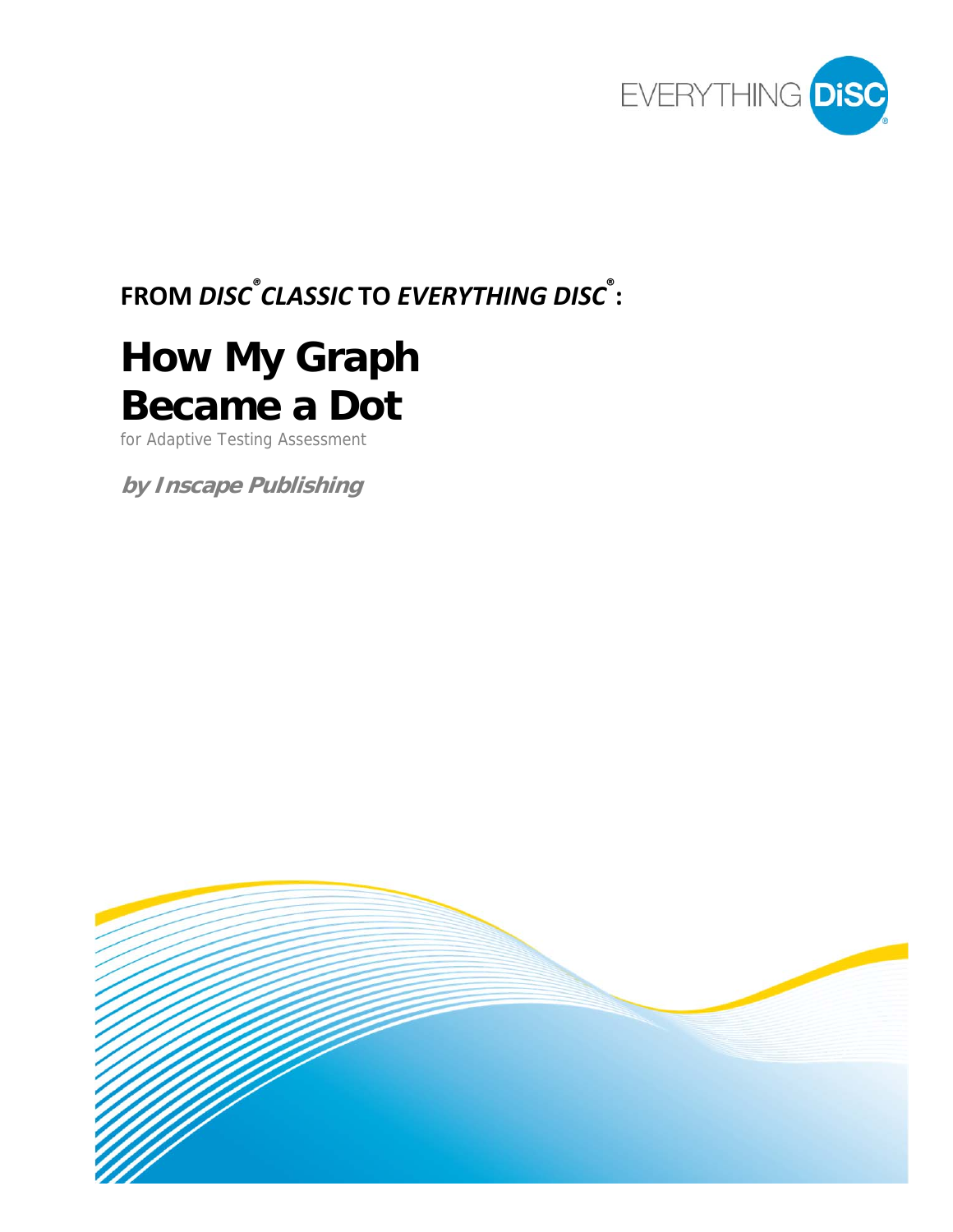#### **FROM** *DISC***®** *CLASSIC* **TO** *EVERYTHING DISC***®: HOW MY GRAPH BECAME A DOT**

The DiSC® model has been used for decades to help people understand themselves and others. Practitioners continue to find ways to make the model simpler, more intuitive, and more relevant while still enhancing the richness of insight that has made DiSC so popular. In this paper, we'll discuss some of the different ways in which the DiSC model can be both measured and represented. More specifically, we'll explore how DiSC is measured and represented in the *Everything DiSC*® suite of applicationspecific products based on the third generation of the research-validated DiSC assessment. Finally, we'll discuss the implications and benefits of this approach relative to some of the more traditional approaches to teaching DiSC.

The traditional way to represent the DiSC model is a line-graph format, as shown in Figure 1. This format is used in Inscape Publishing products such as the *DiSC Classic* profile and provides separate scores on four scales: D, i, S, and C. The interpretation of this graph within the profile is based on a Classical Pattern, which describes a person's overall DiSC pattern as influenced by all four styles.



#### *Figure 1. DiSC Line Graph*

**FROM** *DISC***®** *CLASSIC* **TO** *EVERYTHING DISC***® : HOW MY GRAPH BECAME A DOT**  ©2012 by Inscape Publishing, Inc. All rights reserved. Permission to reproduce only when used in conjunction with *Everything DiSC***®** products.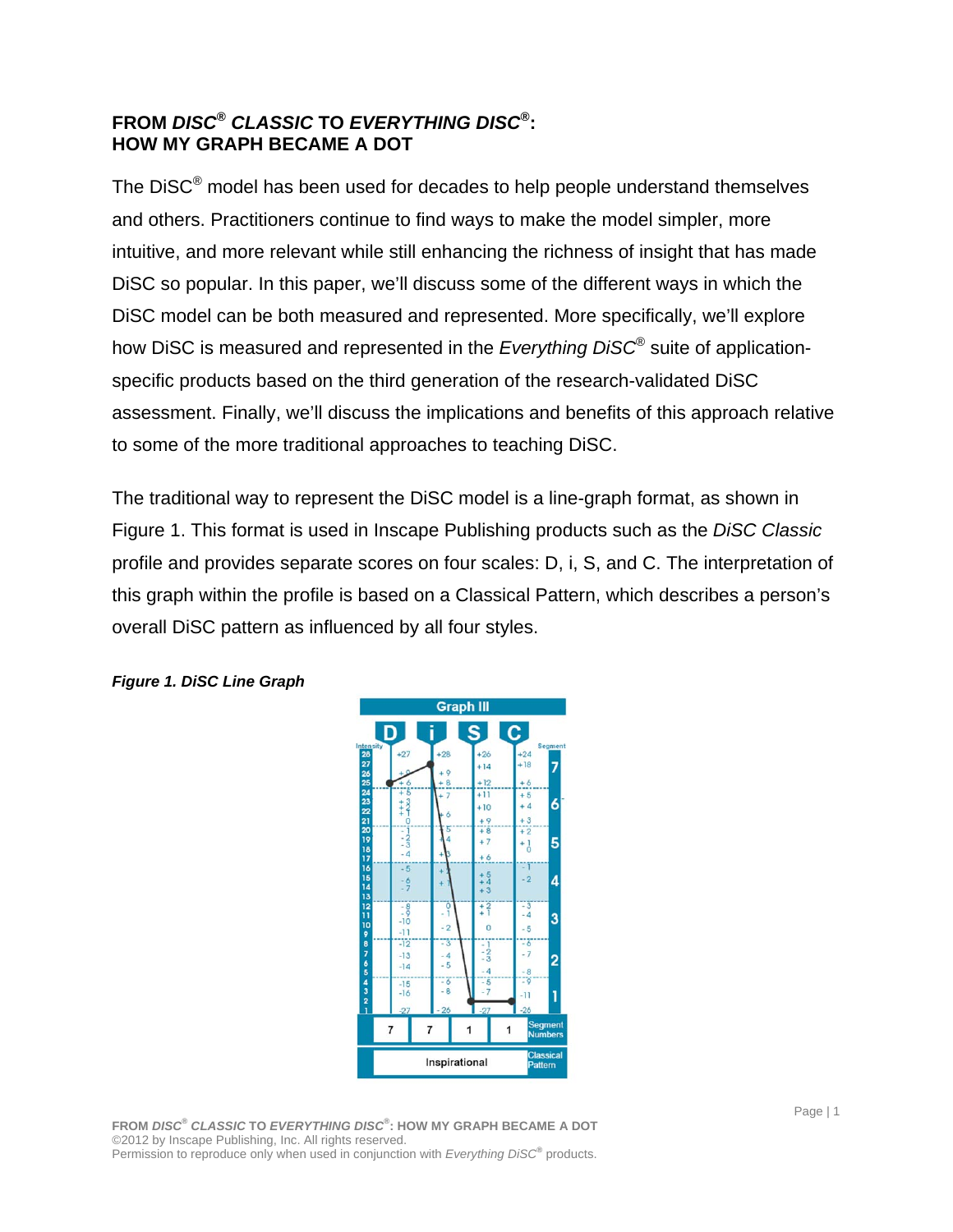The line graph representation of DiSC®, however, is only one of many ways to discuss DiSC and present a participant with his or her DiSC style. The earliest representation of the DiSC model, as described by William Marston in his book, *The Emotions of Normal People*, was a circle.

*Figure 2. DiSC Circle* 



Hearkening back to the roots of DiSC, the DiSC circle, as shown in Figure 2, provides an intuitive way to show a participant her or his location within the DiSC model. This representation of DiSC is used in all *Everything DiSC*® reports. In this example, the circle, or circumplex, shows a participant who tends toward the i or Influence style but also has a strong tendency toward the D or Dominance style. If one were to take the line graph in Figure 1 and represent it in a circular format, Figure 2 would very likely be the result. In both cases, we have a person who is very high in the i and D styles and very low in the S (Steadiness) and C (Conscientiousness) styles.

# **HOW DOES THE DISC® CIRCLE WORK?**

Although the circular representation of DiSC is designed to be simple and intuitive, it also conveys a great deal of information about a person's DiSC style at a glance.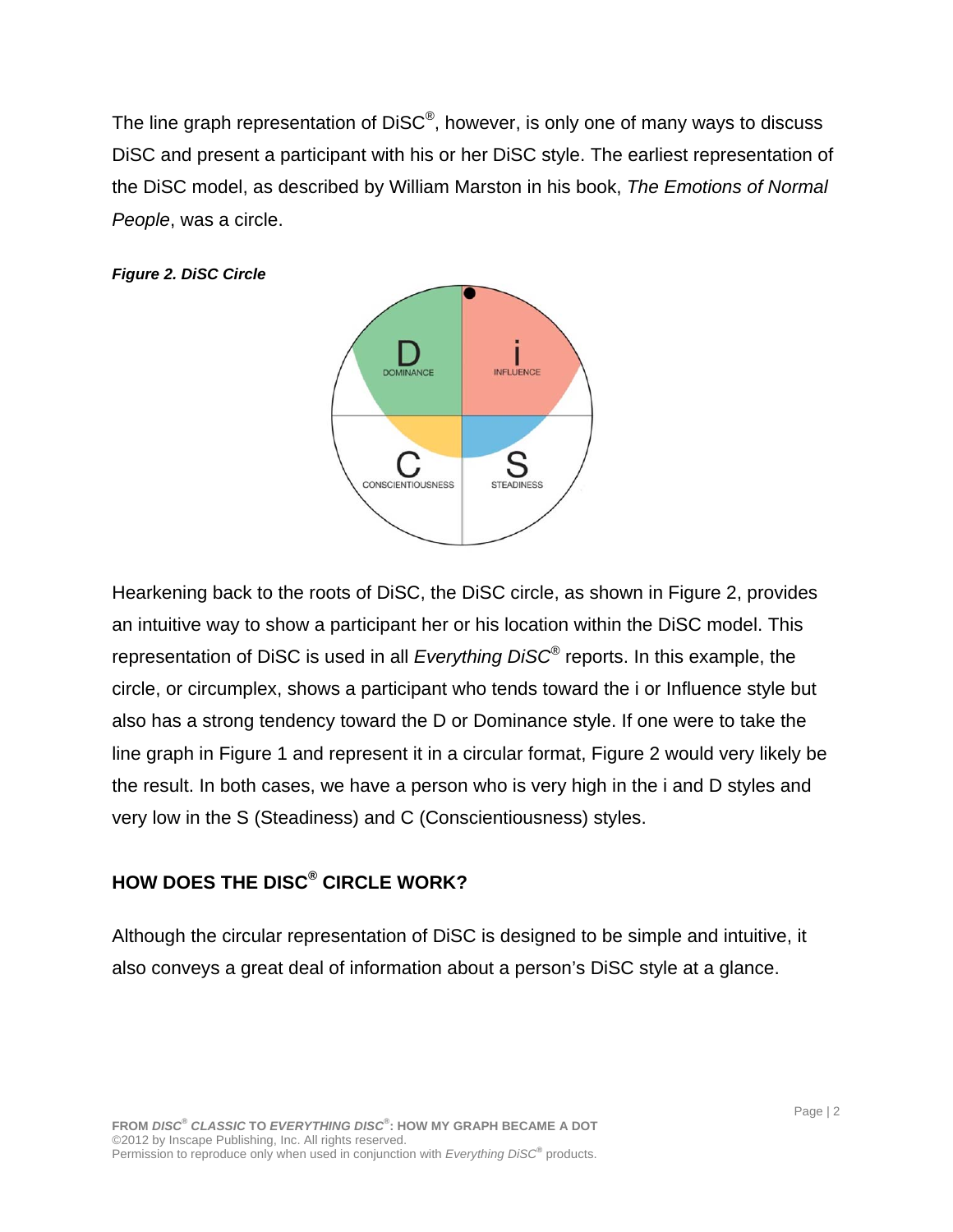#### *DOT LOCATION*

Within each of the four basic styles—D, i, S, and C—there are three regions where a person's dot may be located, illustrating the twelve different regions of the *Everything DiSC*® model. The **angular location** of a dot indicates a person's DiSC® style. Though everyone is a blend of all four styles, most people tend strongly toward one or two styles. For example, in Figure 3, we have a participant who tends toward the C style but also has some tendency toward the D style. Most likely, if he had taken the *DiSC Classic* assessment, he would have ended up with a Creative Pattern (composed of the C and D styles) or an Objective Thinker Pattern (composed mostly of the C style.)





A dot's **distance from the edge** of the circle shows how naturally inclined a person is to encompass the characteristics of his or her DiSC style. A person whose dot is close to the outer edge of the circle is probably strongly inclined toward the characteristics of his or her DiSC style. A dot located between the edge and the center of the circle indicates moderate inclination. A dot positioned closer to the center of the circle indicates a slight inclination.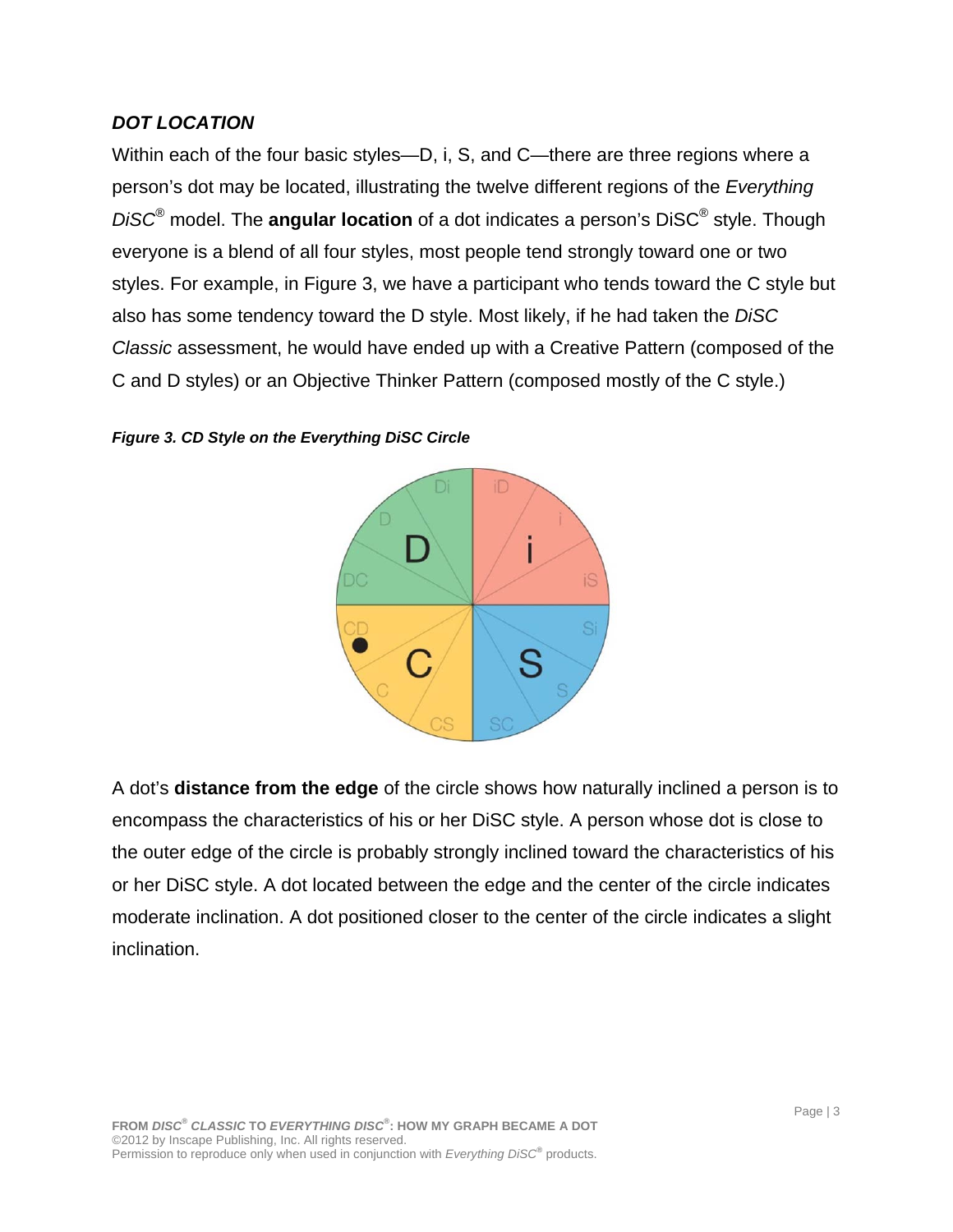#### *SHADING AND PRIORITIES*

While dot location and DiSC® style can say a great deal about a participant, **map shading** is also important. The eight words around the *Everything DiSC*® map are called **priorities**, or the primary areas where people focus their energy.

The closer a participant's shading comes to a priority, the more likely he is to focus his energy on that area. Everyone has at least three priorities, and sometimes people have four or five. The three words closest to the dot are a participant's primary priorities, and personalized shading indicates whether the participant stretches to include up to two additional priorities. These additional priorities are marked by striped shading, as shown in Figure 4. In this example, a person with the "i" style, who prioritizes Action, Enthusiasm, and Collaboration, also has shading that stretches to include Accuracy, which isn't characteristic of the i style.

#### *Figure 4. i shading with additional Accuracy priority on the Everything DiSC Workplace*® *map*

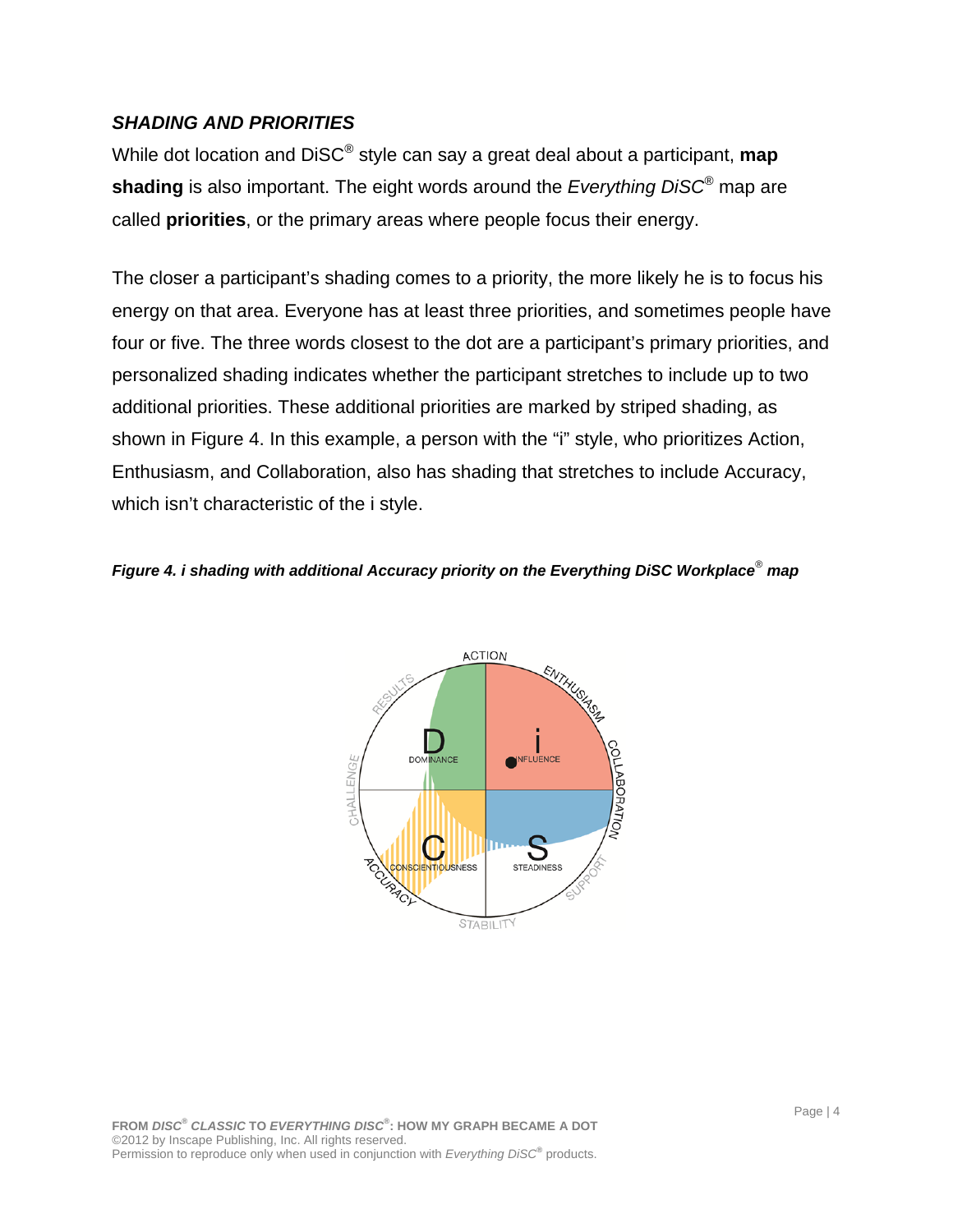# **WHAT ARE THE ADVANTAGES OF USING THE** *EVERYTHING DISC***® ASSESSMENT?**

#### *RELATIONSHIPS*

One of the most powerful aspects of the  $DISC^{\odot}$  circle is that it allows us to show the relationship between two people in a straightforward, visual manner. For example, in Figure 5, the map plots a participant (represented by the dot) and her co-worker (represented by the star).



#### *Figure 5. Two participants' styles on the Everything DiSC Workplace*®  *map*

The participant can immediately see the similarities and differences between the two of them. Even though they both prioritize Action and may share a tendency to be fastpaced and outspoken, they also differ dramatically. The participant tends to focus on Results and Challenge, so she's likely to be questioning and skeptical of other people's ideas while also being focused on the bottom line. Her co-worker tends to value Enthusiasm and Collaboration, and may focus more on getting everyone involved and building team spirit. In this case, the participant can see how she and her co-worker complement each other and where they may share blind spots.

Although the line graph representation of DiSC allows us to compare the profiles of two people, a great deal more interpretation and coaching is often necessary before the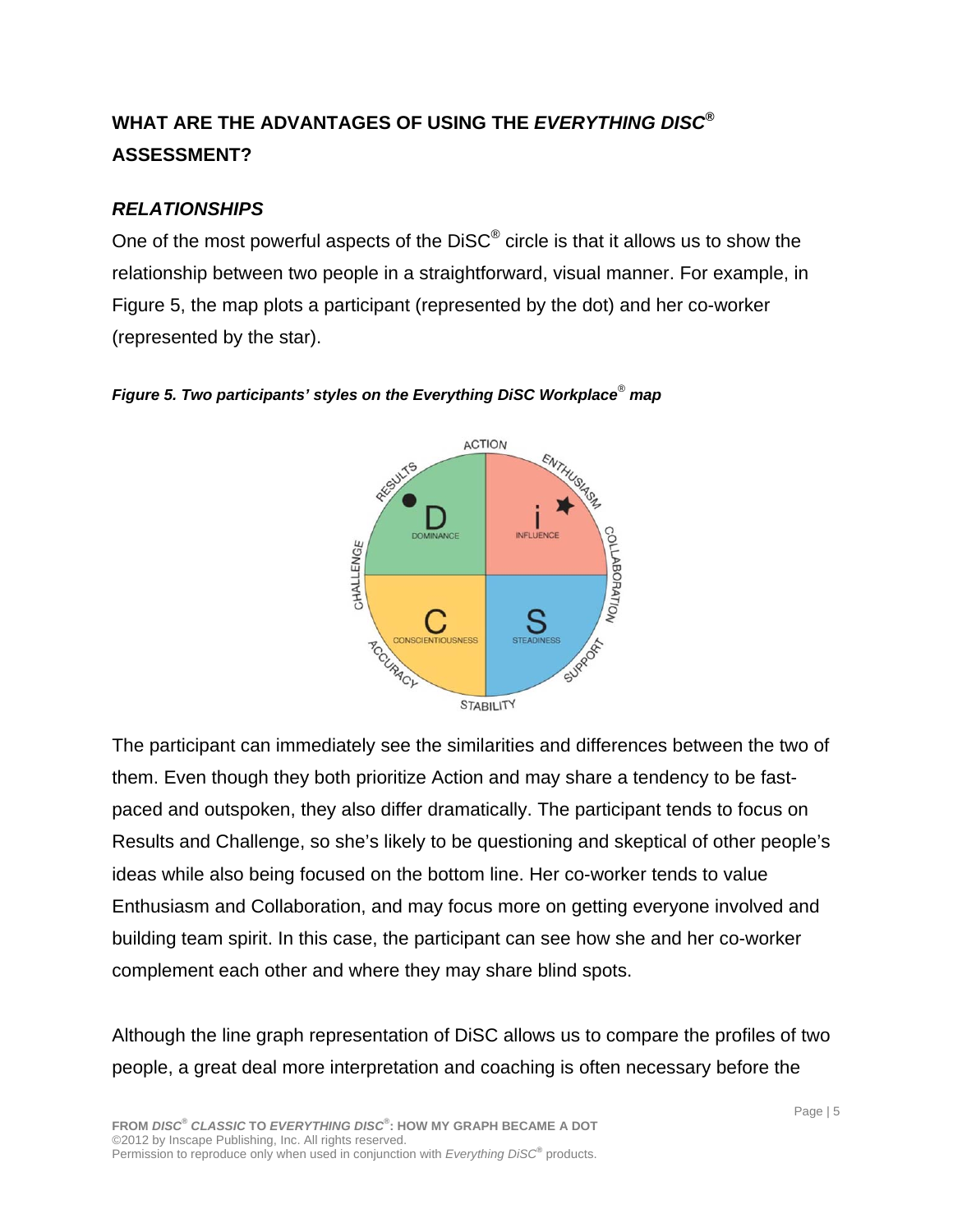implications of that comparison become clear. With the circular representation, the implications and applications of the information are visually apparent. And while there is still a great deal of richness for a facilitator to add, participants can immediately begin to apply the information for themselves.

#### *GROUP DYNAMICS*

The circular representation of DiSC<sup>®</sup> also allows participants to quickly gauge the composition of their group and see the implications of that composition.

For instance, in the team represented in Figure 6, a disproportionately large number of group members tend toward C. Consequently, this group probably puts a very high priority on Accuracy and controlling the quality of their work. We can also see some potential group limitations. Because virtually everyone in the group may prefer to work at a cautious, stable pace in order to ensure high standards, the team may find that they often lack a sense of Action, or a focus on achieving goals quickly. And because they don't prioritize Results in their culture, they may lose out on opportunities to make their mark.





Further, by simply glancing at the map, we can start to understand some of the frustrations that individual members may experience. For instance, the two people in the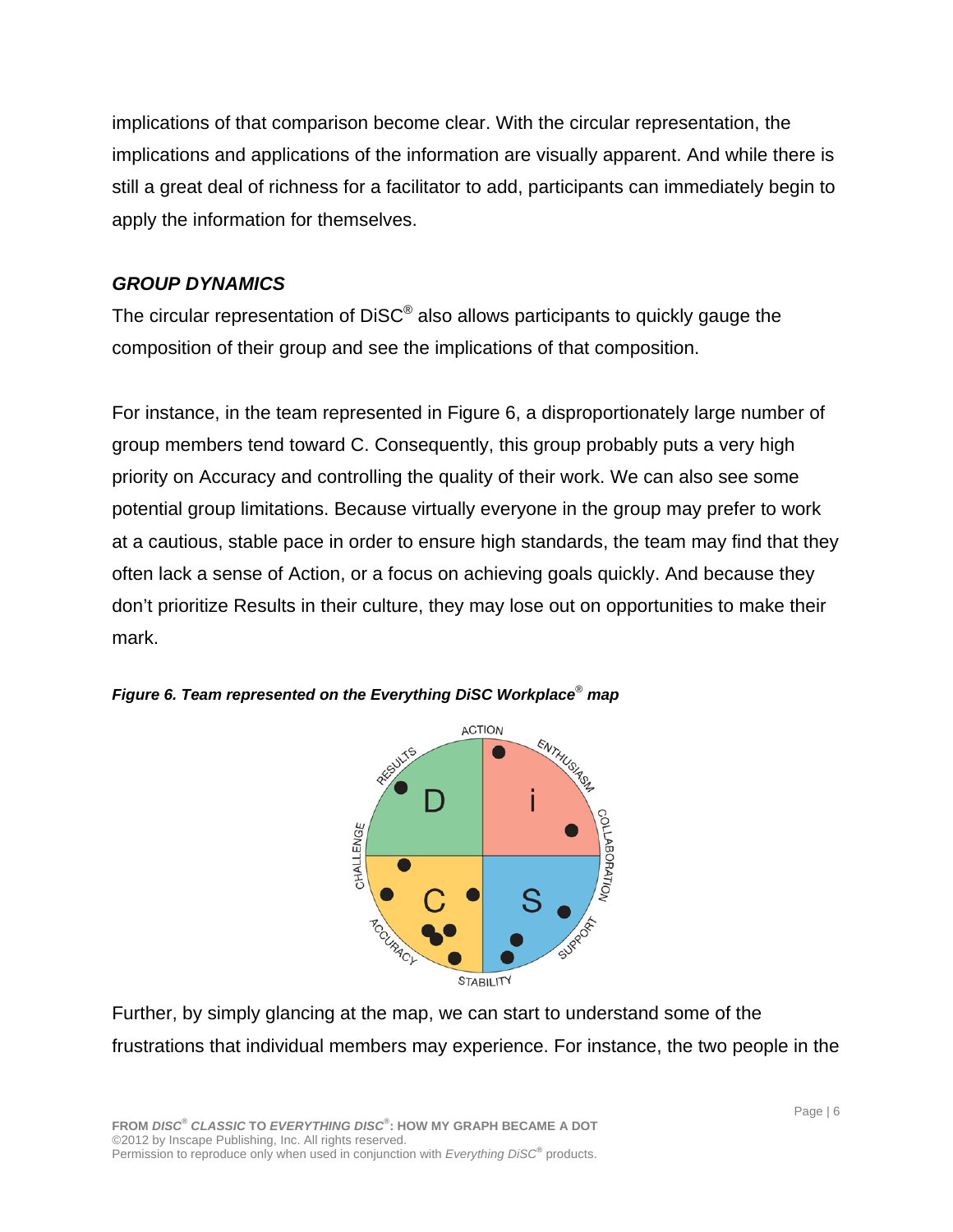i quadrant may, in many respects, feel alienated or misunderstood by the rest of the group.

#### *ADAPTATION & STRESS*

For years, consultants, coaches, and facilitators have used DiSC® to help people recognize the occasional need to adapt their DiSC style to the people or situations around them. As mentioned earlier, the *Everything DiSC*® profiles use shading to help participants understand the areas on the DiSC map where they might have difficulty stretching. For example, the map in Figure 7 shows a manager who tends strongly toward the C style.





Using the map, she can quickly see how certain situations require her to stretch beyond her natural tendencies. She can visually understand that when she needs to comfort a direct report who is upset or frustrated, she'll probably need to project more support and acceptance than is naturally her style. Using the shading, she can also see that this is most likely out of her comfort zone, and she will find it stressful if she has to do this kind of activity on a regular basis.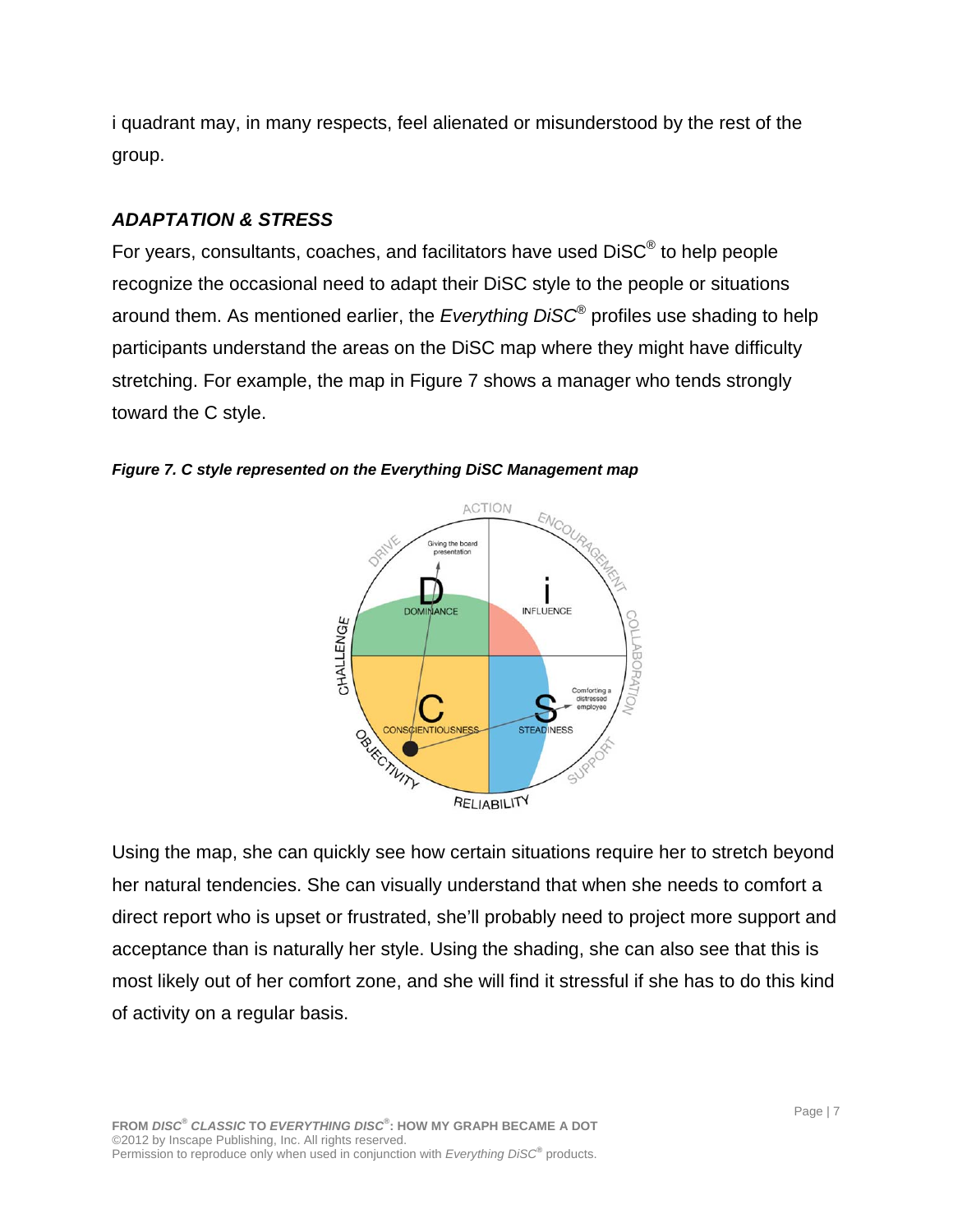If, on the other hand, when this same manager is giving a board presentation to a group of very driven, results-oriented executives, she can see that a different type of adaptation is necessary. It's clear that she needs to pick up her pace and be much more outspoken with her ideas. If she's a mature manager, she can probably make the stretch, but the map helps her understand why it may be draining to do so. Although a facilitator can certainly discuss the concepts of adaptation and stress using the line graph representation of DiSC®, the visual, integrated nature of the circular representation makes this process simple and intuitive for the participant.

# *INTEGRATION OF THE FOUR STYLES*

Instead of presenting the four DiSC styles as four separate traits, the circular model shows the true continuous nature of DiSC. For instance, there is a meaningful difference between someone who has a pure D style and someone who has a Di style. In both cases, the D characteristics express themselves differently because the four styles do not live in isolation. This is a clear case where the whole is greater than the sum of its parts. Marston recognized this fact when he compared the DiSC circle to a color wheel, where colors flow into each other in a smooth, continuous fashion, and where the combination of red and blue form the color purple, which has its own unique properties separate from either red or blue.

The *DiSC Classic* assessment uses Classical Patterns to capture the integrated, interactive nature of the four styles. For instance, the Inspirational Pattern describes someone who is high in both the D and i styles and how these two styles uniquely combine to form the pattern. The circular representation of DiSC presents this integration, however, in a simple, visual manner. Participants can clearly see how the different styles blend into one another and where they fit within that blend.

#### *MEMORABILITY*

One of the reasons that the DiSC model has been so successful over the years is because it gives people a simple, memorable way to understand themselves and those around them. The DiSC profile could have been designed to contain 20, 50, or even 100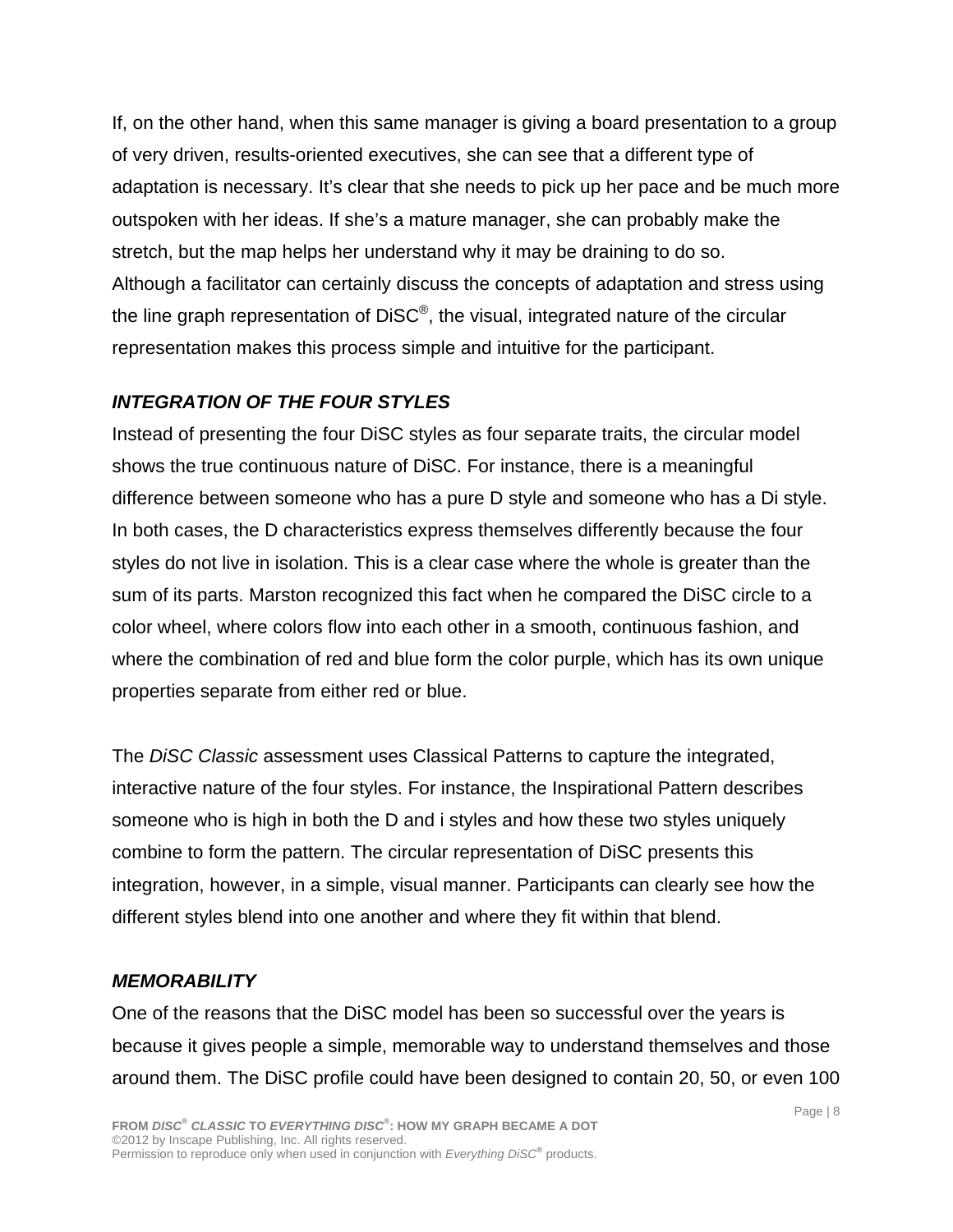different scales, but while such a profile might contain a lot of information, it would lose most of its practical usefulness. Its complexity would keep people from internalizing the information. It would be difficult to organize and remember. Consequently, people would be far less likely to practically apply the information.

Even though the line-graph representation of DiSC<sup>®</sup> has proven to be incredibly powerful, the circular representation of the DiSC model is even more intuitive and memorable and doesn't sacrifice the richness of information. Instead of learning about four separate scales, participants learn about one integrated model.

Psychologists have long known that people can remember information much more easily when they "chunk" it together into smaller, unified pieces. With the circular model people are asked to carry around in their heads *one* unified piece of information (i.e., the circular model) rather than *four* separate pieces of information (i.e., the four DiSC® scales). Although it may sound like splitting hairs, study after study shows the profound effects that "chunking" information has on memory. Consequently, if the DiSC model is more memorable, it's going to be more practical and useful. People will be more likely to successfully apply the model in their everyday lives.

#### *APPLICATION LAYERS*

DiSC has proven to be very powerful in giving people a language to discuss their differences. The model helps people not only understand those differences, but also value them. In an increasingly sophisticated marketplace, however, companies often want to take DiSC even further. Organizations routinely use *Everything DiSC*® assessments and programs to improve critical people-skills in the areas of management, sales, leadership, communication, and more. With its circular DiSC map, *Everything DiSC* offers application layers for the DiSC model that help participants see the immediate relevance of DiSC to their field or profession.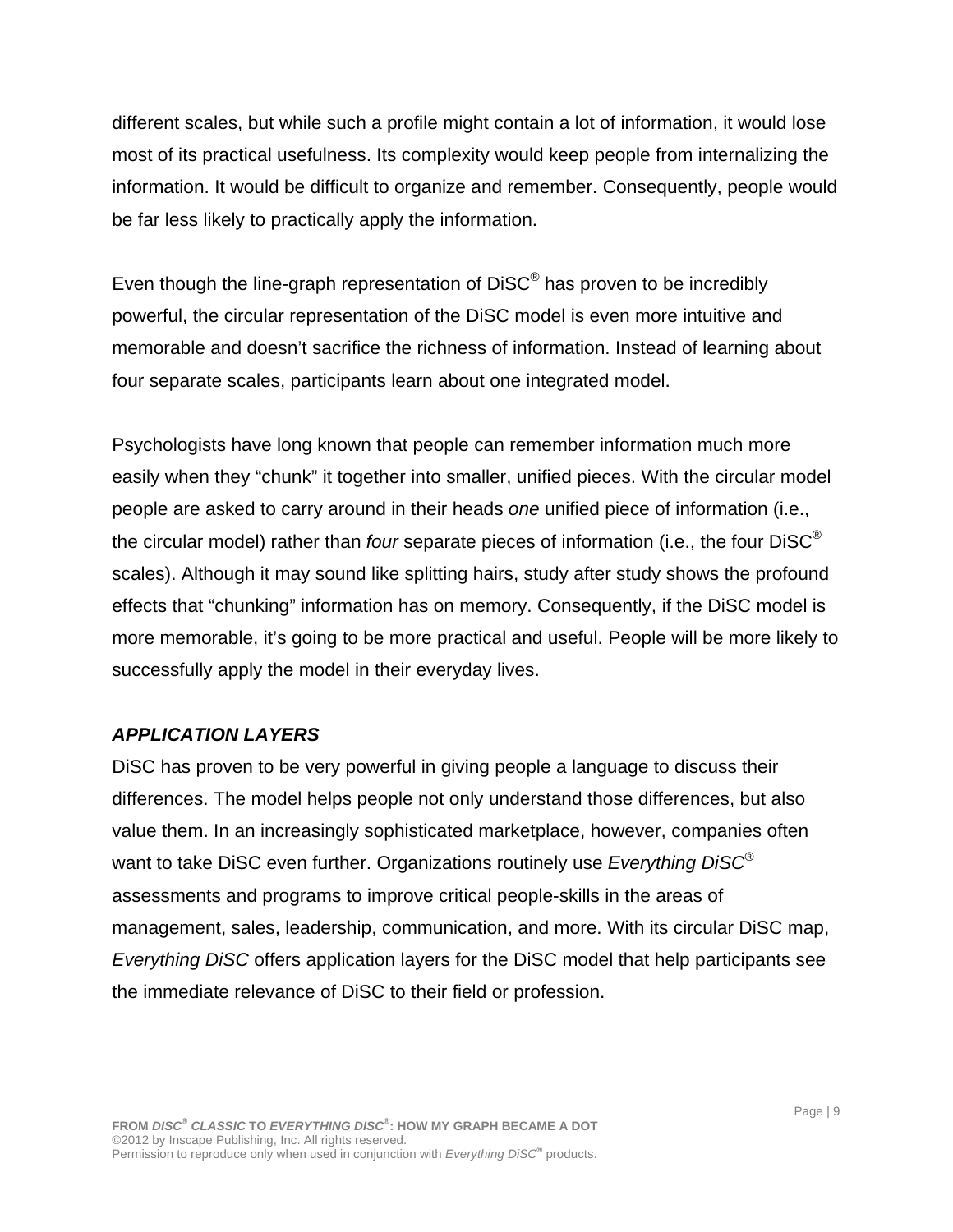For instance, the DiSC® circle in Figure 8 is taken from the *Everything DiSC Workplace*® *Profile*. The words around the circle describe the priorities of individuals with different DiSC styles. So, if we have a respondent who tends toward the S style, he probably places a priority on achieving stability and accomplishing tasks by supporting and collaborating with others. If he is working with a colleague who tends toward D, he can quickly see that the other person has priorities that are quite different from his own and he'll have to adapt his natural style.



*Figure 8. S style represented on the Everything DiSC Workplace map* 

Application layers such as this mean that participants don't have to spend time learning abstract theories about personality or behavior that aren't relevant to their situation. Further, these participants don't have to struggle to understand how DiSC<sup>®</sup> relates to their goals and developmental needs. It becomes immediately apparent how they can use this model to connect better with coworkers, improve their workplace, and be more successful at their jobs.

# **MEASURING YOUR LOCATION ON THE DISC CIRCLE**

In the *DiSC Classic* assessment, participants are shown 28 forced-choice boxes that contain four words each. Consequently, participants review a total of 112 words. In each box, they are asked to choose one that is most like them and one that is least like them. One of the original reasons for using this measurement methodology is because it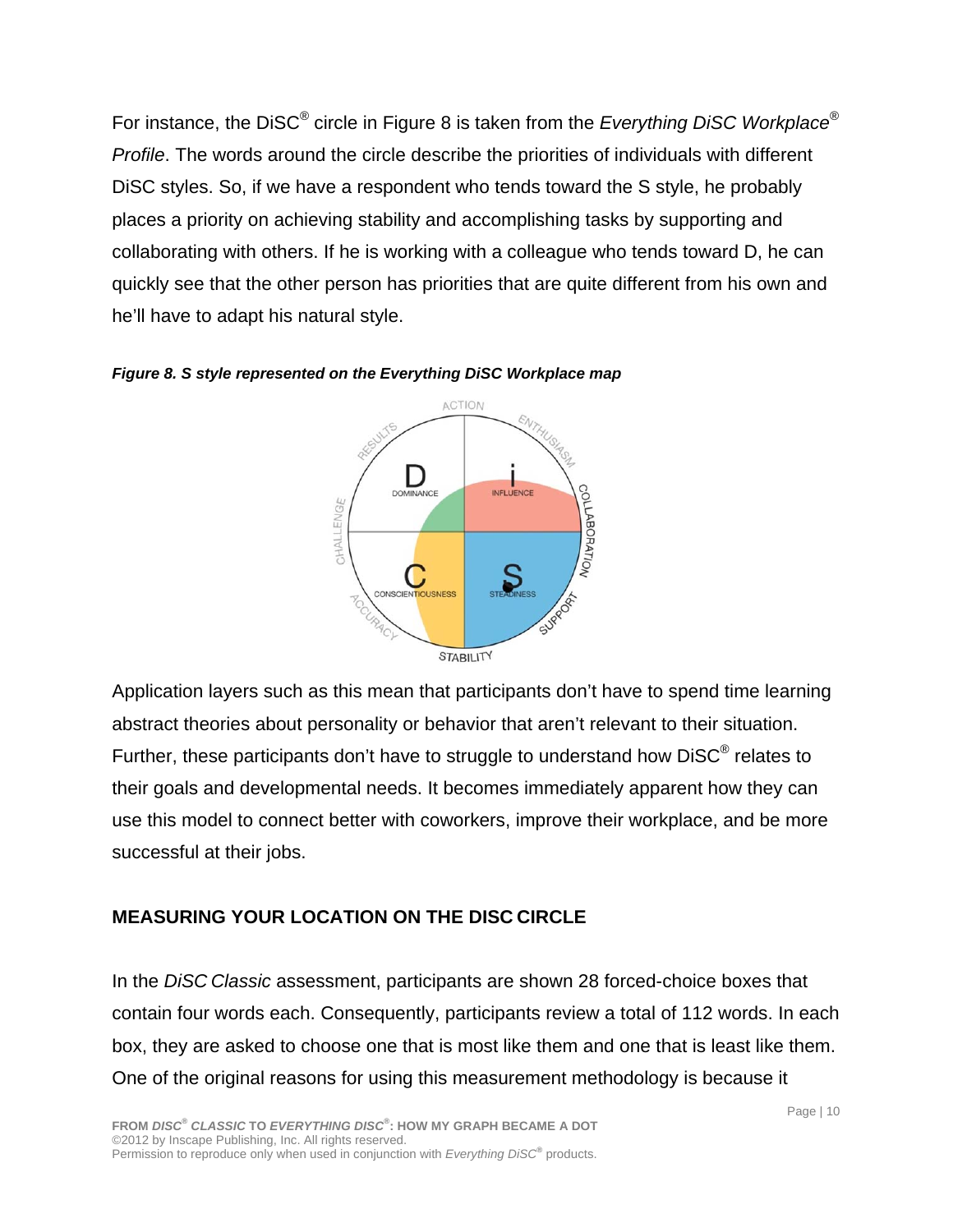greatly reduced the social desirability of responses. That is, a participant can only choose one response as *most* even if they are all desirable and has to choose one as *least* even if all are not very desirable.

In the *Everything DiSC*® assessment, participants are shown a series of statements and asked to indicate, on a five point scale, the degree to which they agree with each of them. This format is illustrated in Figure 9.

| <b>Figure 9. Statements from the Everything DiSC assessment</b> |  |  |  |  |
|-----------------------------------------------------------------|--|--|--|--|
|-----------------------------------------------------------------|--|--|--|--|

|                                                 | <b>Strongly</b><br>disagree | <b>Disagree</b> | <b>Neutral</b> | Agree | <b>Strongly</b><br>agree |
|-------------------------------------------------|-----------------------------|-----------------|----------------|-------|--------------------------|
| I can be pretty forceful with my opinions       | 0                           | C               |                |       | œ                        |
| I love meeting new people                       | $\circ$                     | ⋒               |                |       |                          |
| People think of me as a really good<br>listener |                             | O               |                |       |                          |
| Accuracy is a priority for me                   |                             |                 |                |       |                          |
| I am bold                                       |                             |                 |                |       |                          |

Because the *Everything DiSC* assessment is electronically scored, the computerized scoring algorithm can automatically adjust for the social desirability of responses. Consequently, participants are left with more freedom to answer the questions in a way that truly describes them. That is, they are not forced to select a response that does not feel optimal to them. For this reason, participants generally find it easier to respond to the *Everything DiSC* assessment than to the *DiSC*® *Classic* assessment. And because the *Everything DiSC* assessment uses adaptive testing, an interactive assessment process that tailors questions to the individual respondent, people who respond inconsistently to any given set of items will be asked to respond to more items. This provides for greater precision in selection of DiSC style and dot placement and results in a more personalized, satisfying experience for the participant.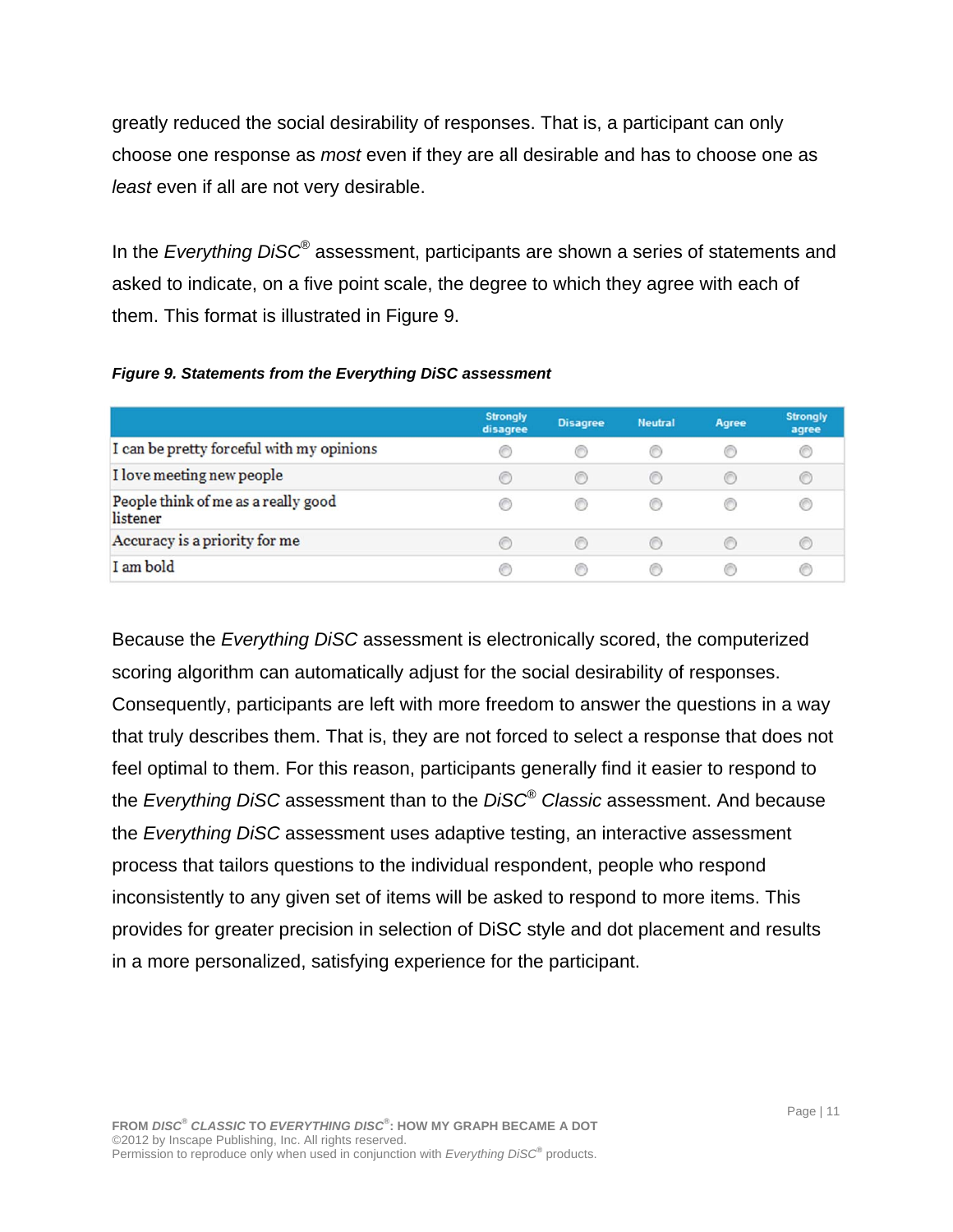After a participant has finished the assessment, the profile is scored. Each statement is assigned to one of eight DiSC® scales: D, Di, i, iS, S, SC, C, or CD. Although not reported in the actual profile, participants receive scores on each of these eight scales, and a participant's location on the DiSC circle is calculated. Because the *Everything DiSC*® assessment measures people on eight points around the DiSC circle rather than on four points, like the *DiSC Classic* assessment, it provides more precision about a participant's true DiSC style. For instance, instead of simply measuring a person on the S and C scales, the *Everything DiSC* assessment measures a person on S, SC, and C scales. This precision gives us a better idea of where a person is located within the DiSC circle.

# **WHAT HAPPENED TO THE CLASSICAL PATTERNS?**

Although the *Everything DiSC* profiles do not technically refer to a Classical Pattern, the profiles allow a facilitator to glean the same information from a quick glance at the DiSC circle. For instance, the Inspirational Classical Pattern is assigned to a person who scores high on the D and i scales of the *DiSC Classic* assessment. Research shows that if these same people are plotted as a dot within the DiSC circle, the vast majority end up with a dot at the top of the circle, where the D and i quadrants meet. The majority of people who have a Creative Classical Pattern end up with a dot that tends toward the left side of the DiSC circle, where the C and D quadrants meet.

One of the most common questions about the transition from using Classical Patterns to using the DiSC circle involves the Achiever and Appraiser patterns. These Classical Patterns describe people who are high in two DiSC styles that are theoretically opposite each other. The Achiever pattern is a combination of the D and S styles, and the Appraiser pattern is a combination of the i and C styles.

First, keep in mind that the Achiever and Appraiser patterns are two of the most infrequent patterns. As predicted by the DiSC model, few people will be high on two styles that negatively correlate with each other in such a strong manner. One must also